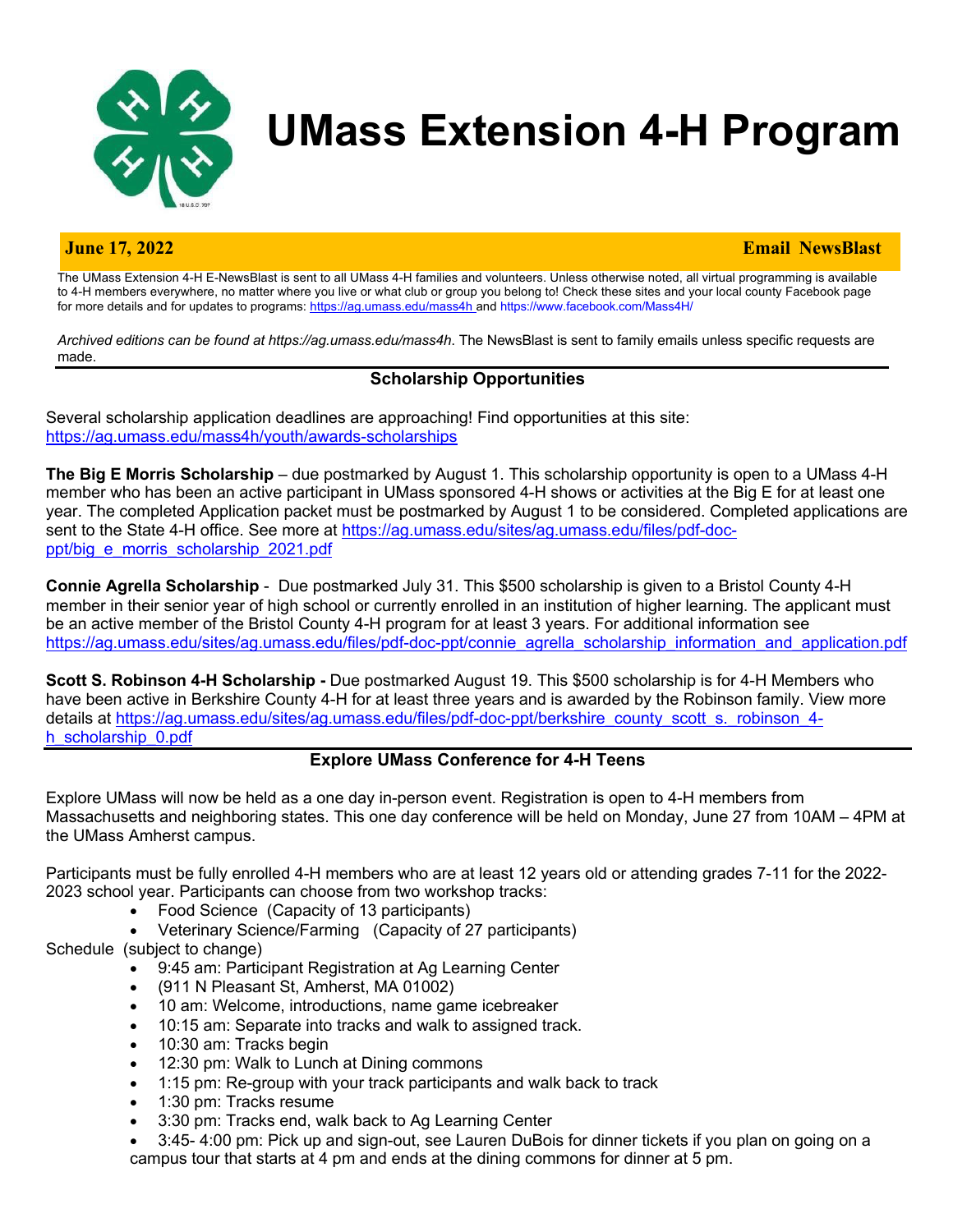Registration: Massachusetts 4-H members may register through 4-H online. Cost is \$25 for the conference plus lunch; or \$50 for the conference, lunch and dinner for the participant and a parent. For more details about registration and to obtain your packet with directions for the campus location, contact Lauren DuBois at ldubois@umass.edu

#### **Want to help shape the new 4-H Records?**



4-H staff have been working this year to redesign UMass 4-H records forms and processes and now *we need your help!* We are recruiting a group of members, parents, and volunteers to help us pilot the new forms this year before we roll them out to everyone.

If you would like to use these new forms for your records this year and agree to give us feedback on how well they work, please fill out this form to sign up to participate: https://forms.office.com/r/D6kHhAAZJW

#### **What will we ask of you?**

We are asking participants to be available for three Zoom meetings on Wednesday evenings (July 13<sup>th</sup>, August 17<sup>th</sup>, September  $14<sup>th</sup>$ ), and for an optional pilot-completion party to be held in October (date TBD).

At each meeting, we will introduce a new set of forms and give instructions on how to use them. You will be asked to use the forms and give feedback about them at the following meeting and through completion of a short survey. The commitment from you involves

- *three meetings,*
- *four short surveys,*
- *agreement to complete and submit at least one project record.*

#### **What will you get out of this experience?**

In return for your participation, you will get focused attention and support from 4-H educators in helping you complete your 2022 4-H records. You will also be instrumental in finalizing the look, feel, usability, and instructions for the new records program. In addition, we intend to throw a records-turn-in celebration for all participants!

#### **Are you the right person for the job?**

*Yes!* We are looking for participants who have never before completed records as well as those who have completed them for years. You may participate if you have already started your records for this year, or if you have not yet started them. If you are a parent or 4-H volunteer, we ask for you to join the meetings and provide feedback about how the process went for your club members as well as your experiences while supporting the youth.

#### Have questions? Contact Cynthia Bushey at the email listed below.

#### **4-H Financial Reports**

Each year, every registered 4-H club and group must submit a financial report to UMass 4-H by August 1 to their local 4-H office. All accounts (checking, savings, CD's, investment accounts, etc.) and an accounting of all income and expenses is also included. Even groups with no finances must submit a form. The financial form has been revised this year – your local office will be contacting you within the next week to send your group the new form. All 4-H clubs, councils, and fair boards are required to submit their financial accounting. Groups will not be able to re-enroll in the fall if the accounting has not been received and approved.

Your local 4-H office will submit any IRS 990-N forms for each club with assets less than \$50,000. All groups and committees with more than that amount are required to complete the IRS Form 990 EZ and provide proof of filing to their local 4-H office.

### **Upcoming Western Mass 4-H Events**

Be part of these events or just come for a fun day out! For more information contact Angelica Paredes. **Hampshire County 4-H Fair**

- Saturday, July 9, 9-4
- Cummington Fairgrounds, Cummington, MA
- Link: https://bit.ly/3tE6kBM

#### **Hampden County 4-H/Youth Fair** (including Model Horse Show)

- Saturday, July 23, 9-5
- Eastern States Exhibition's Mallary Complex, Springfield, MA
- Link: https://bit.ly/3Hutj87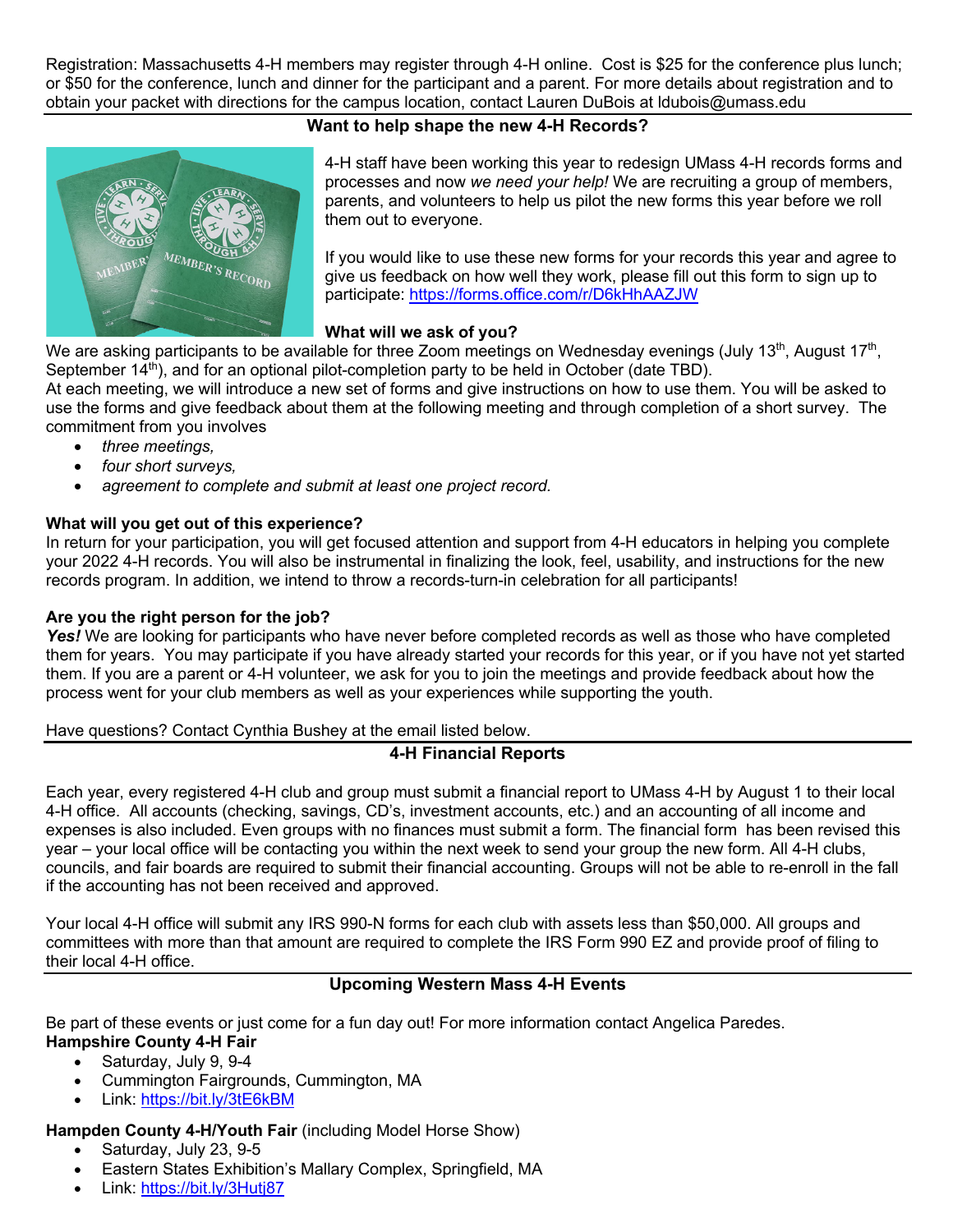#### **Franklin County 4-H & Open Horse Show**

- Saturday, July 30, 9 AM start (Secretary's Booth open at 8 AM)
- Apple Creek Farm, 850 Old Wendell Rd., Northfield, MA
- Link: https://bit.ly/3OdqWsx

#### **Berkshire 4-H Fun Day & Youth Fair – 80th Anniversary!**

- Open to all youth 5-18
- Saturday, August 20
- Berkshire 4-H Fairgrounds, Pittsfield, MA
- Register to be emailed the book directly! Link: https://bit.ly/3xWzxuq

#### **2022 National 4-H STEM Challenge**

#### *NEW 4-H STEM CHALLENGE COMING this Fall* – Explorers of the Deep

Each year, National 4-H teams up with a land grant university to create the annual 4-H STEM Challenge Kit. Watch for Explorers of the Deep this fall! This kit will be packaged for use by 6 youth with the ability to just add on additional easy to find items to accommodate larger groups.



In late September, each 4-H office will have some kits available for clubs or families to sign out and use. This is a fun and exciting way to kick off the new 4-H year, to use with a special program or event, as a fun winter activity, or perhaps to use as a challenge. Maybe some VP's will be inspired from using this kit! Although these are not yet available for purchase, check the shop4h website if you are interested in obtaining your own kit.

Get a jump start and find out more about the kit by reading below. Check out the Rutgers University challenge lab at https://rucool.marine.rutgers.edu/

In **Explorers of the Deep** 4-H youth learn foundational STEM skills while they wrestle with the same questions as today's top oceanographers and scientists! Activities can be done all at once or individually, making it great for classrooms, afterschool programs, clubs, parents and more.

In **Ocean Robot Test Tank**, get your ocean robot ready for a research mission! Youth learn how to "ballast" their ocean robot by adding weights to create the sinking and floating behavior of a real ocean robot. Investigate data collected by ocean robots and learn about the value of ocean exploration.

In **Ocean Expedition**, play an ocean-inspired board game and navigate your ocean robot around the world while learning key ocean concepts such as aquaculture, climate change, technological innovation, human impact on the ocean ecosystem.

As an **Ocean Communicator**, investigate challenges that ocean scientists, engineers and technologists are currently exploring. Each challenge requires innovations and technical solutions that inspire public action.

#### **4-H Club Grant Opportunity**

The Massachusetts 4-H Foundation is pleased to be able to provide club grants to enrolled 4-H clubs and programs in Massachusetts. Grants are available for clubs' special projects or needs which support the 4-H educational program and 4-H priorities.

Grants are not awarded for travel expenses, community service projects, tee shirts, etc. The amount of each grant awarded will be based on the merit of the project and the number of people served. **Clubs with 4 - 8 members will qualify for up to \$100, 9 to 15 members up to \$300, over 15 members up to \$500. This criteria is effective 10/1/21. Clubs are eligible for one grant per calendar year.**

Grants will be awarded quarterly. Applications will be reviewed on March 31, **June 30,** September 30 and December 31. If all allocated funds are awarded before the end of the calendar year, applicants will be notified and invited to resubmit their requests the following year. Please contact Kathy Harvey-Ellis, Marketing & Communications Associate, with any questions: kellis@mass4hfoundation.org. To review the application or submit one, go to https://form.jotform.com/61925692127158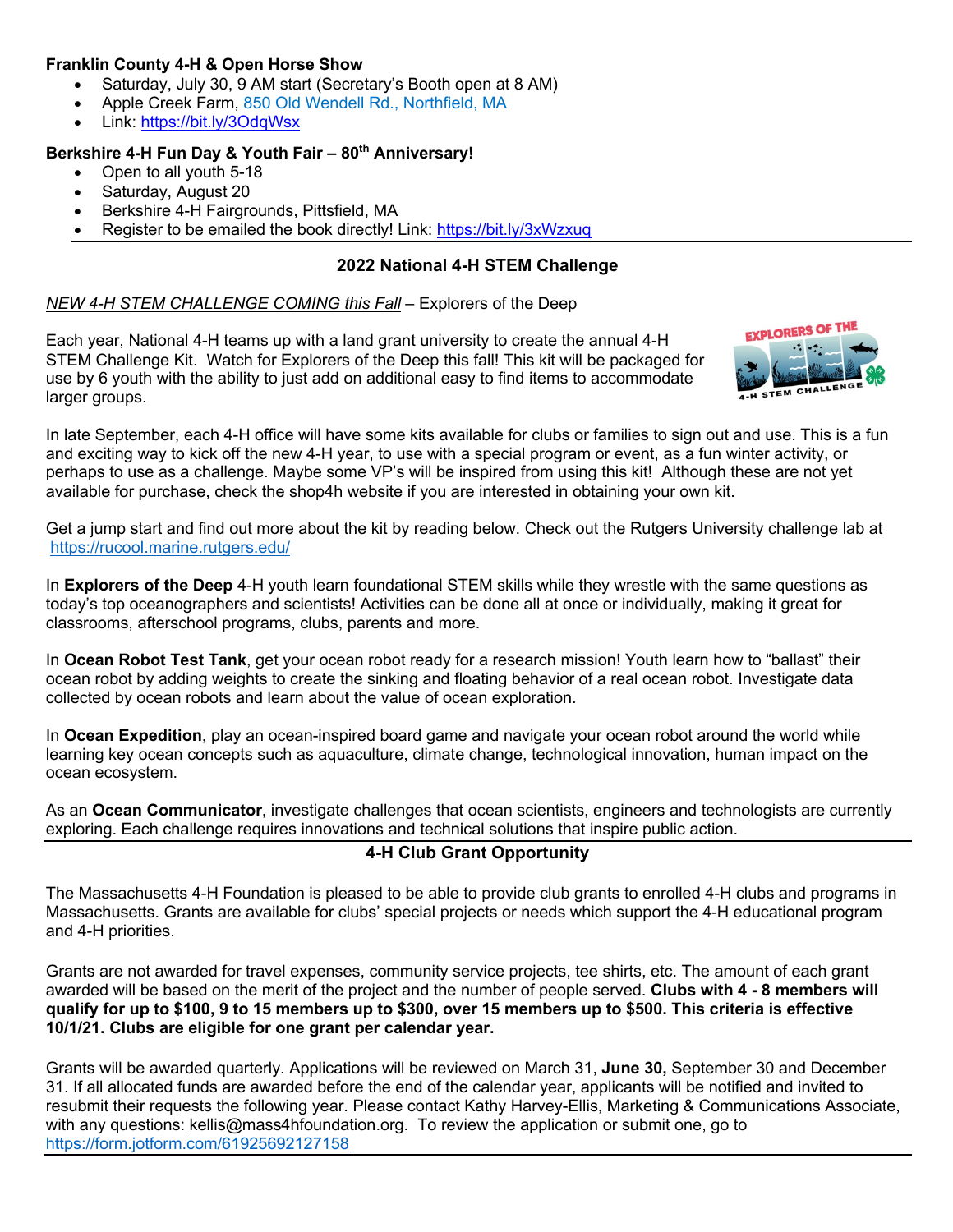#### **4-H Volunteer Serv-Safe Training**

UMass Extension 4-H will be hosting a ServSafe training at the Auburn office on **Tuesday, August 2, 2022 from 9AM-1:30PM.** The training will be conducted by a certified trainer from Barnstable County Extension. Those attending are required to study prior to attending. There will be a review session and exam on August 2, 2022.

The August 2 session is free; however the required instruction book is \$70.00. Half of the book cost will be reimbursed by the 4-H Foundation. Instructions will be provided for this at the training. There is a potential that your county Fair board or Advisory council may cover the remainder of the cost. It will be up to each person to reach out to their local council or board.

This is first come, first serve, with only 15 seats available. Please respond to Meg McDermott at memcdermott@umass.edu by June 30<sup>th</sup> if you wish to attend or with questions. In your email, please indicate whether you are taking the exam for the first time OR if you are being re-certified. Meg will reach out to confirm your spot and send the link to the purchase the book or recertification answer sheet.

#### **Animal Science Programs**

Contact Carrie Sears with any questions or to register for any events below at ccsears@umext.umass.edu

#### **Animal Science Meetings and Workshops**

June 22 – State 4-H Horse Show Planning Meeting Zoom – 7:00pm June 23 – Regional 4-H Horse Meeting – Three County Fairgrounds, Northampton – 6:30pm June 23 - State 4-H Dairy Advisory Committee Zoom – 7:00pm

#### **Verification Forms**

**Horse** – Need to complete only if you plan on showing at the New England 4-H Horse Show (Big E) in September. Please contact Carrie Sears at ccsears@umext.umass.edu

#### **State 4-H Dairy Show**

The State 4-H Dairy Show is being held on August 5-7 at the Franklin County Fairgrounds in Greenfield. Registration is now on-line at https://ag.umass.edu/sites/ag.umass.edu/files/pdf-doc-ppt/2022\_state\_4h\_dairy\_entry\_book\_0.pdf Youth ages 11-18 as of January 1<sup>st</sup>, 2022 are eligible to attend. **This is the qualifying show for youth who would like to attend the New England 4-H Dairy Show at the Big E in September**. Deadline for early entries is postmarked by July 15.

#### **New England 4-H Shows**

The 4-H livestock, horse and dog shows will be back with the Big E Fair in September. The dorms will also be available to our delegates. Each of the species committees are reviewing their show schedules and determining the number of days the delegates will be at the fair. Right now it looks like the 4-H shows are going to be held during their regularly scheduled weekends.

#### **Announced as of now:**

**Dairy Cattle 4-H Show –** Thursday, September 15-Sunday, September 18 **Beef 4-H Show** – Friday, September 23-Monday, September 26 **4-H Horse Show** – Thursday, September 22-September 25 **Dairy Goat 4-H Show** - Thursday, September 29-Saturday, October 1 **Dog 4-H Show** - Friday, September 30-Sunday, October 2 **Sheep 4-H Show** - Friday, September 30-Sunday, October 2

#### **4-H Horse Shows**

Our 4-H horse shows entry books are starting to be posted on-line at https://ag.umass.edu/mass4h/clubsprograms/animal-science-program/horses under the Contest/resources tab. Posted this week:

**The Regional 4-H Horse Show** – July 1<sup>st</sup>-3<sup>rd</sup> Open to NE 4-H youth and 4-H alumni

The State 4-H Horse Show is returning on July 15<sup>th</sup> -17<sup>th</sup> at the Topsfield Fairgrounds in Topsfield, MA. **NEW** – **Middlesex 4-H Horse Series** – Throughout the summer. Entry book located at https://4hmiddlesexhac.org/

**Horse Show Exhibitors – New England Horse Show Rule Book and MA 4-H Addendum – Updated May 2022** A must read before you start showing the 4-H show circuit. Review the latest rules, what is legal show equipment, the latest horse show forms, and other horse show details so that you are up-to-date before entering the ring. https://ag.umass.edu/mass4h/clubs-programs/animal-science-program/horses Under the Program Policies and Forms section.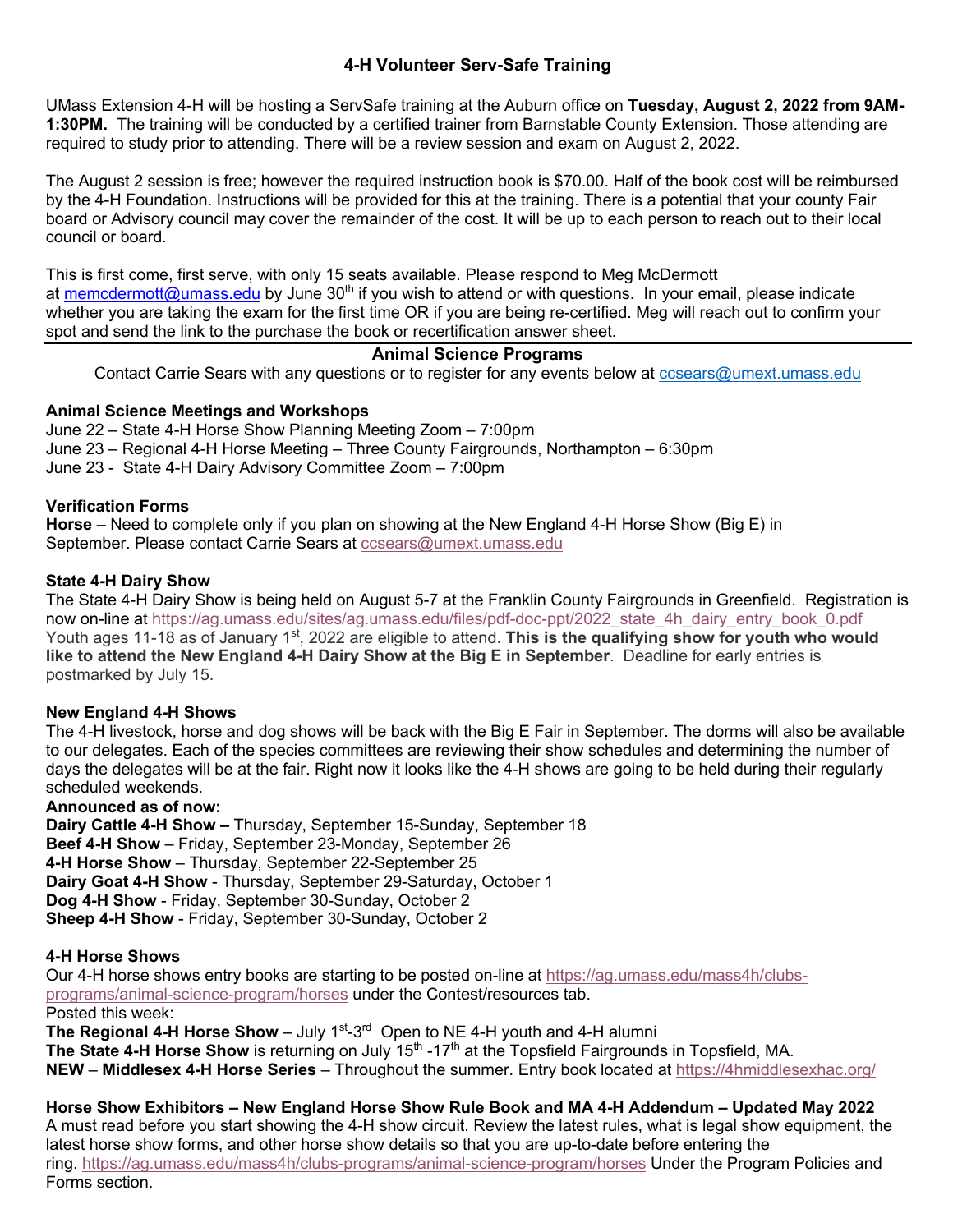#### **2022 Animal Health Requirements for Fairs & Shows**

In-State Shows - https://ag.umass.edu/sites/ag.umass.edu/files/pdf-doc-ppt/2022\_ma\_animal\_health\_fair\_rules\_0.pdf New England Shows - https://ag.umass.edu/sites/ag.umass.edu/files/pdf-docppt/ne\_fairs\_shows\_cvi\_requirements\_2022\_0.pdf

#### **Biosecurity for Fair Season**

4-H fairs and shows will be starting soon and a good time to review biosecurity protocols especially when bringing animals to and from shows. You need to make sure that your animal is healthy before leaving for the show. Inspect your project animal(s) from nose to tail to make sure you do not find ringworm, warts or any suspicious growths. If you are not sure on the health of your animal, please reach out to your 4-H leader or contact your veterinarian. Below are some useful resources based on various species that you should review prior to leaving for a show or event.

#### **Biosecurity Resources -**

**Horses -** https://esc.rutgers.edu/wpcontent/uploads/2015/02/bro\_keep\_horses\_healthy.pdf?fbclid=IwAR2vjqPzsciJViXgwPadVtcpAO-ZahjMKMiGGnBBzR\_T2LzZOCzhs98g30Y

#### **Livestock & Poultry**

– https://l.facebook.com/l.php?u=https%3A%2F%2Fwww.aphis.usda.gov%2Fpublications%2Fanimal\_health%2Fconte nt%2Fprintable\_version%2Ffs\_bio\_sec\_07.pdf%3Ffbclid%3DIwAR0xH9II7LZGB0svBYtNWoDEKY1knT82unsslNdOhlg SXOOilzcaFkeX3Xg&h=AT1FS0qVEbb1ztdhMauQYJex4gZB0jqPXYHkibzZnGXadWmS2t8M5eibFOspy7Cho51WA3T 85dUZ\_eL3zO3V2ZvZ584I0i5DAfmZoETCLnM-9AhvlOSpjuRpSPHVxSLMtw&\_tn\_\_=-UK-

R&c[0]=AT3FPktWwrM7tdtO\_ZuXZc9BSKkBgToM57pX2o-

YhO9Sl2qBx25DP54EQ3AzOoxPxoPLJEg8lgQ1LsLRxGmPpoGtDKYKZwVf94i8BYaAdFyWkx7-

1bhmyhThK0cDtx9cZnIjukrIrSdKXFoPuIXJdRQKoRD3vb1lbekYmQ7sdhAa05aGqeDsoBuRZvIR\_aHJuNoLBXYt2L4qJ LapN81APknuPVsEd4haFog

#### **Rabbits**

- https://www.aphis.usda.gov/publications/animal\_health/content/printable\_version/fs\_bio\_sec\_07.pdf?fbclid=IwAR0xH 9Il7LZGB0svBYtNWoDEKY1knT82unsslNdOhlgSXOOilzcaFkeX3Xg

#### **Canines** –

https://vet.osu.edu/sites/vet.osu.edu/files/documents/preventivemedicine/Infectious%20Disease%20in%20Dogs%20Final.pdf?fbclid=IwAR1o6gZFfsYp-8oxH3Vj4cVkbJrFiO3XKyNbJ7kKXkrtkK0RONKeLaKGDlk

#### \_\_\_\_\_\_\_\_\_\_\_\_\_\_\_\_\_\_\_\_\_\_\_\_\_\_\_\_\_\_\_\_\_\_\_\_\_\_\_\_\_\_\_\_\_\_\_\_\_\_\_\_\_\_\_\_\_\_\_\_\_\_\_\_\_\_\_\_\_\_\_\_\_\_\_\_\_\_\_\_\_\_\_\_\_\_\_\_\_\_\_\_\_\_\_\_\_\_\_\_ **The Big E**



The Big E is a multi-state agricultural exposition and fair representing all six New England States. There are many commercial exhibits, a midway, and entertainment. But did you know that there are many ways 4-H members are able to participate at the Big E?

**4-H Day at the Big E –** Eastern States Exposition celebrates both 4-H and FFA on September 17, the first Saturday of the fair. The state 4-H office receives a limited number of tickets to give out to registered 4-H members and registered 4-H volunteers to attend for free on that day! Remember, there is a limited quantity; tickets are only available to registered 4-H participants and registered volunteers. Contact Martina Jasiewicz at mjasiewicz@umext.umass.edu to request tickets.

**4-H at the New England Center – September 16 &17 –** 4-H members who qualified through the 4-H visual presentation program are invited to give their speeches or illustrated talks and conduct interactive action exhibits in the New England Center during these two days.

**4-H Livestock and Animal Shows –** Through a variety of qualifying contests and events, 4-H members ages 12 and above may qualify to showcase their animals and their showmanship skills at one of these events throughout the Big E.

- Dairy Cattle 4-H Show Thursday, September 15-Sunday, September 18
- Beef 4-H Show Friday, September 23-Monday, September 26
- 4-H Horse Show Thursday, September 22-September 25
- Dairy Goat 4-H Show Thursday, September 29-Saturday, October 1
- Dog 4-H Show Friday, September 30-Sunday, October 2\*\* See article below!
- Sheep 4-H Show Friday, September 30-Sunday, October 2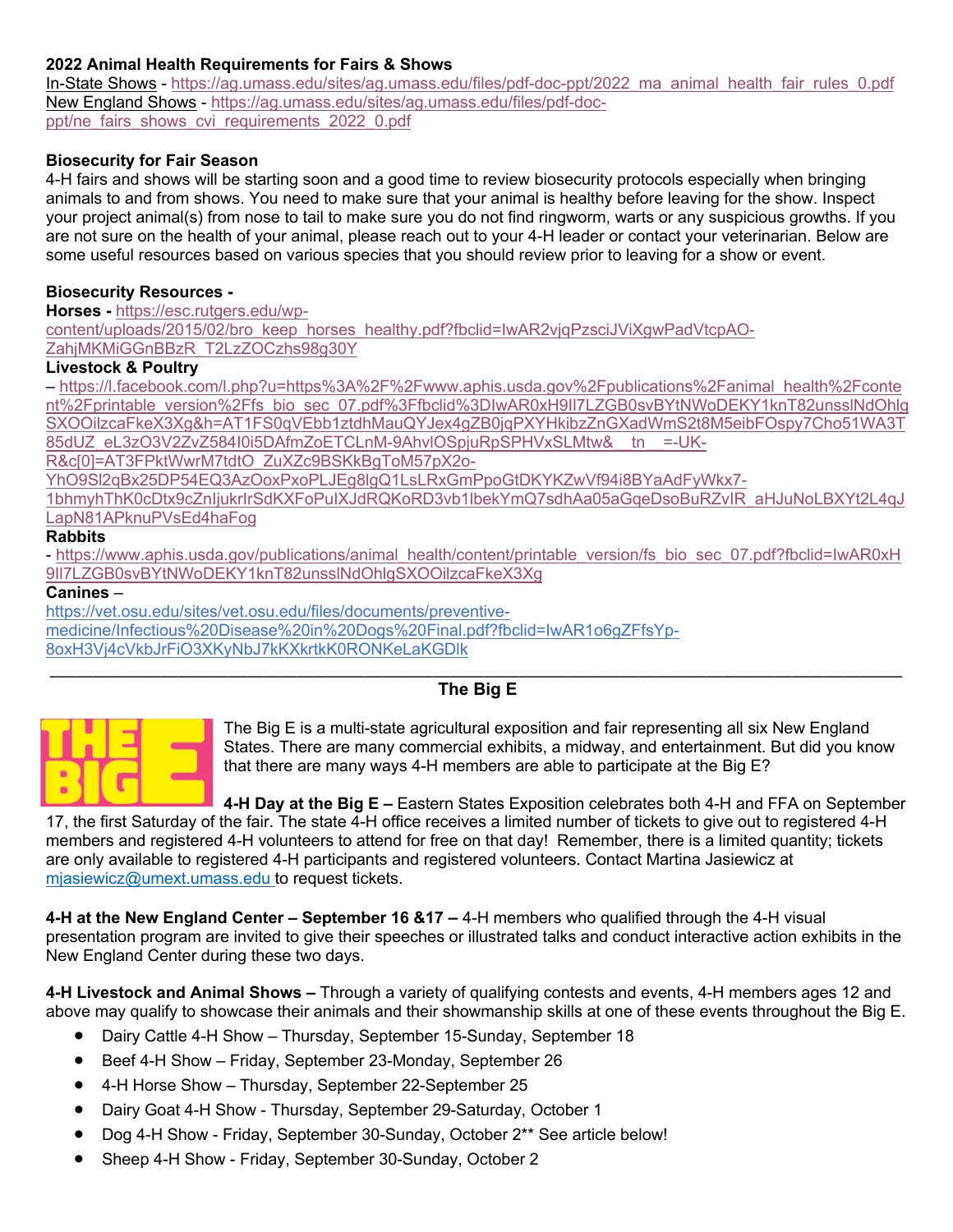### **State 4-H Photography Contest Deadline for submissions – Today - June 17!**

Final call to send in your photos for the 4-H State 4-H Photography Contest. You can use any type of photographic equipment, from a digital camera, film, or smartphone!

What items can you capture in photos showing where you live, something about your project, or a place you visit? Enter your photos and share your skills and talents. Thirteen of the top photos will be

printed and displayed at the Big E in the New England Center throughout the 17 days of the fair.

Entrants must be currently enrolled UMass 4-H members; all ages can enter! A special category for Cloverbuds has been added this year. Find all the rules and contest information on the UMass 4-H website under the Clubs and Programs tab (https://ag.umass.edu/mass4h/clubs-programs). Be sure to scroll down the page and look under State Level Program Opportunities. All entries must be submitted by Saturday, June 17, 2022. Contact Molly Vollmer with any questions at myollmer@umext.umass.edu

# PHOTO

#### **WEEKLY STEM CHALLENGE – Bird Identification**

Thanks to our friends at the University of Illinois Extension 4-H Program for providing these activities online!

Try a new project or area of interest this summer. Get outdoors and observe the birds around you.(Backyard, neighborhood or park). There are many ways you can get involved to learn about birds and have some fun!

- Take pictures and pick your favorite to put in your local fair
- Plant something in your yard to support birds: (Habitat, shelter or food.)
- Research a bird topic like beaks, species... and make a poster/display
- Use materials you have and make a 3-D sculpture (STEAM Festival 2023)
- Create an online game (with Kahoots), bingo board, or another item
- Make your own BINGO cards and play a game with your friends.
	- o Bird species
		- o Bird signs like nest, footprints in sand...

See more at https://4h.extension.illinois.edu/sites/4h.extension.illinois.edu/files/IL%204- H%20Bird%20Identification%20Challenge%20Details.pdf



This summer, bring the 4-H camp experience to your backyard with Virtual 4-H Camp. Explore nature, wildlife and even have a campfire sing-along. Choose from activities where you can learn about pollinators, classify animals, track signs of wildlife explore your environment, grow a variety of plants, and more. Explore all of these free activities at https://4 h.org/about/4-h-at-home/virtual-camp

#### **UMass Extension 4-H Program Safety Precautions**

4-H clubs and groups are able to meet with no mask restrictions at this time. Individuals are welcome to wear masks at their own discretion and without question. Masks are recommended for individuals or anyone in their household who have a weakened immune system or an increased risk for severe illness. Individuals who are not fully vaccinated and boosted should also continue to wear masks indoors.

We encourage everyone to respect the choices that individuals will make about their own masking. The university also recognizes that COVID-19 presents a fluid public health situation, and we may need to require face coverings in the future should guidance change. Thank you for your cooperation in supporting health, safety and wellbeing within our 4-H community.